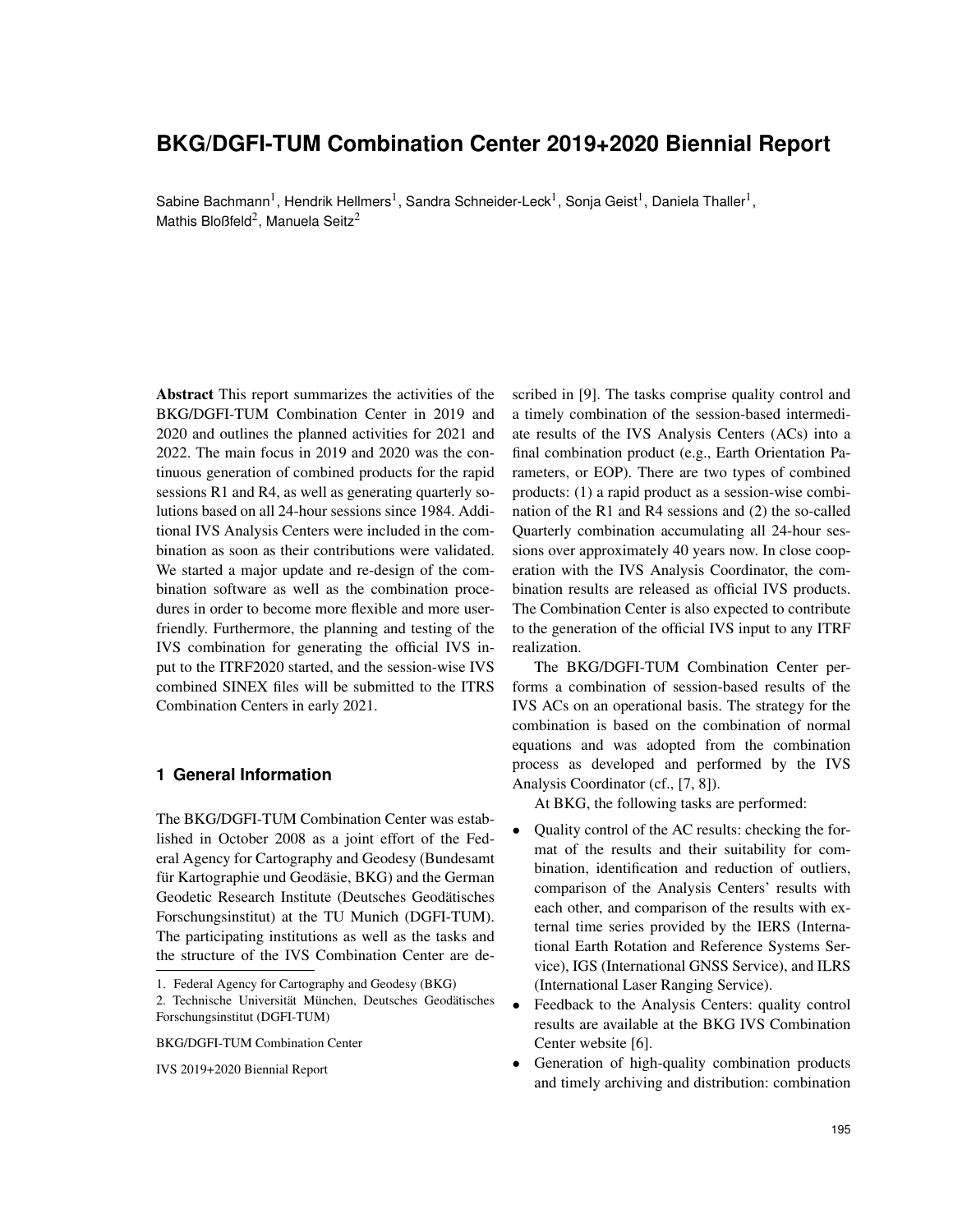products are created by using the combination part DOGS CS of DGFI-TUM's software package DOGS (DGFI orbit and geodetic parameter estimation software) [4].

- Submission of official IVS combination products to the IERS: the products are submitted to the responsible IERS components to be used for IERS product generation (e.g., for EOP rapid products and the EOP series IERS C04).
- Generation of the official IVS input to the ITRF: the combined session products (from 1984 to present) are submitted for ITRF computation in the form of normal equations in SINEX format. This work is also supported by the staff of the IERS Central Bureau hosted at BKG.
- Archiving of final results: Final results are archived in the IVS Data Center at BKG and mirrored to the IVS Data Centers at Observatoire de Paris (OPAR) and the Goddard Space Flight Center (GSFC). This work is assisted by the staff of BKG's IVS Data Center in Leipzig and Frankfurt.

DGFI-TUM is in charge of the following Combination Center activities:

- DGFI is developing state-of-the-art combination procedures. This work, as well as the following item, is related to the ITRS Combination Center at DGFI and DGFI's efforts within the IERS WG on Combination at the Observation Level (COL).
- The software DOGS\_CS is updated by implementing and documenting the developed state-of-the-art combination procedures.
- The DGFI DOGS software package is continuously updated to be in accordance with the IERS Conventions.

# **2 Activities during the Past Years**

At BKG, the following activities were performed in 2019 and 2020:

- Integration of the new DOGS\_CS software into the IVS combination process.
- Generation of a combined solution for IVS 24-hour rapid sessions twice a week.
- Generation of a combined long-term solution of IVS 24-hour sessions every three months.
- Ensuring that the combination process is in agreement with the IERS2010 Conventions.
- Preparing the IVS combined contribution to the ITRF2020 for the IERS ITRS Combination Centers.
- Inclusion of new ACs: National Geographic Institute of Spain (IGE) and Onsala Space Observatory, Sweden (OSO) into the routine rapid combination.
- Testing of potential new ACs: Instituto Geografico Nacional, Argentina (IGN) and European Space Agency (ESA).
- Refinements of the combination procedure and implementation of source position combination.

Concerning the operational rapid combination, contributions of two additional ACs were added. IGE using the software Where and OSO using ivg::ASCOT were introduced into the combination routine. This increases the number of regularly contributing ACs to twelve.

At DGFI-TUM, the following activities were performed in 2019 and 2020:

- Full re-design of software handling.
- Construction and integration of restitution equations.
- Update of the similarity transformation program.
- Handling of the new SINEX block with the loading corrections.

#### **3 Staff**

The list of the staff members of the BKG/DGFI-TUM Combination Center in 2019+2020 is given in Table 1.

#### **4 Current Status**

By the end of 2020, up to twelve IVS ACs (ASI, BKG, DGFI-TUM, GFZ, GSFC, IAA, IGE, NMA, OPA, OSO, USNO, and VIE) contributed regularly to the IVS combined rapid and quarterly product (see [6]). The rapid solutions contain R1 and R4 sessions only, and new data points are added twice a week as soon as the SINEX files of at least four IVS ACs are available. Long-term series are generated usually in a quarterly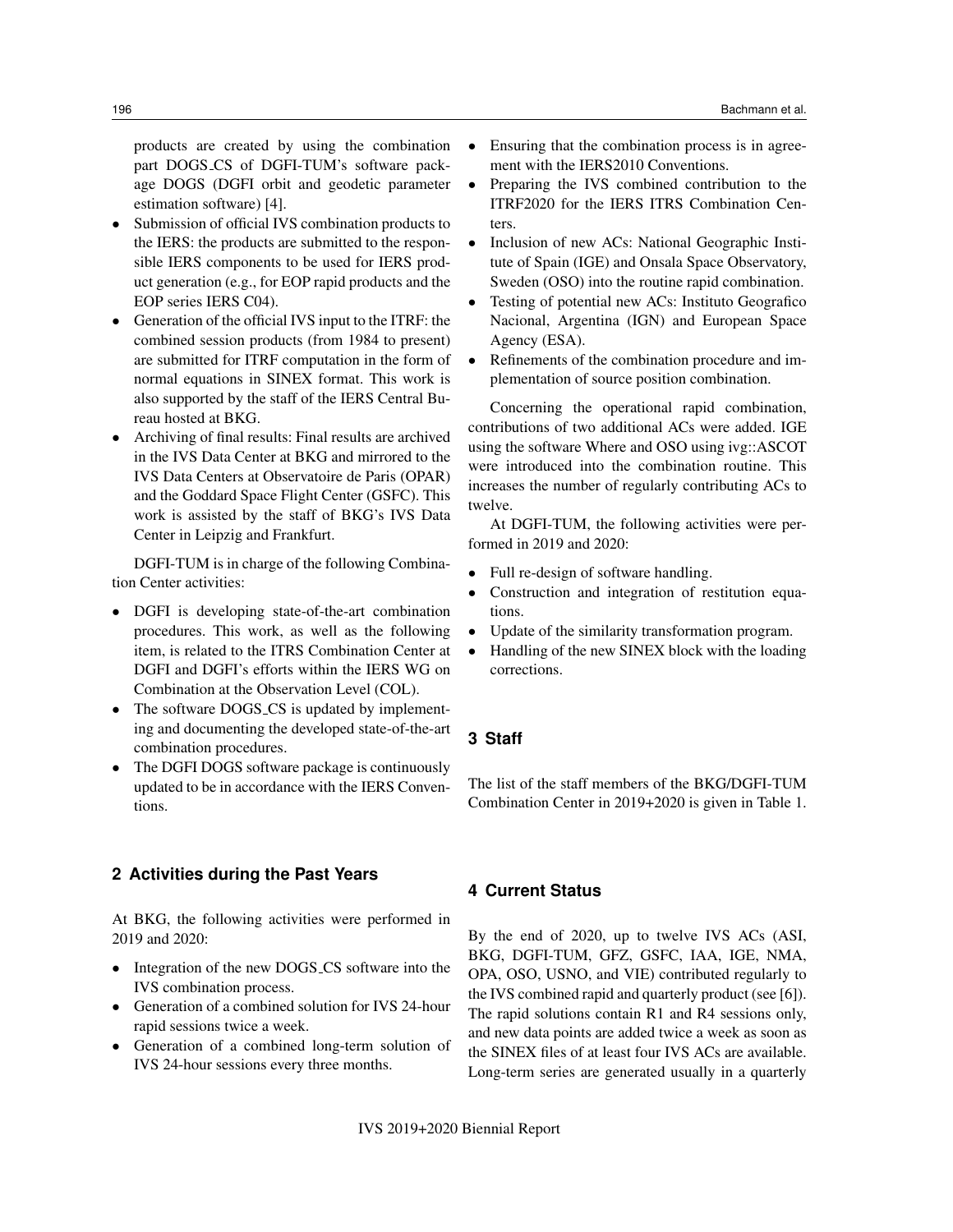| Name                  | Affiliation     | Function                                             | E-Mail                            |
|-----------------------|-----------------|------------------------------------------------------|-----------------------------------|
| Sabine Bachmann       | <b>BKG</b>      | Combination procedure development                    | sabine.bachmann@bkg.bund.de       |
| Hendrik Hellmers      | <b>BKG</b>      | Operational combination                              | hendrik.hellmers@bkg.bund.de      |
| Sandra Schneider-Leck | <b>BKG</b>      | Operational combination                              | sandra.schneider-leck@bkg.bund.de |
| Sonja Geist           | <b>BKG</b>      | <b>IVS CC</b> website                                | sonja.geist@bkg.bund.de           |
| Daniela Thaller       | <b>BKG</b>      | Scientific guidelines                                | daniela.thaller@bkg.bund.de       |
| Mathis Bloßfeld       |                 | DGFI-TUM Combination strategies, DOGS_CS development | mathis.blossfeld@tum.de           |
| Manuela Seitz         | <b>DGFI-TUM</b> | Combination strategies                               | manuela.seitz@tum.de              |

**Table 1** Staff members of the BKG/DGFI-TUM Combination Center.

sequence and include all 24-hour sessions since 1984. The quarterly series include long-term EOP, station positions, and velocities. Furthermore, a VLBI TRF is generated and published.

The IVS combination software was extended to process source parameters for session-wise source combination as well as for a consistent generation of TRF and CRF.

The preparations for the combined IVS input to ITRF2020 started. The handling of the new SINEX block providing the loading corrections applied by the ACs has been implemented and tested within the combination procedures. The process for generating the official IVS combined contribution to ITRF2020 is set up in the following way: The session-wise combined SINEX files will include EOPs at 12:00 UTC epochs, the loading corrections by the ACs are removed so that the IVS combined solutions are free of loading corrections, and the session-wise SINEX files of the official IVS combination will contain only station coordinates and EOPs. The inclusion of radio source positions into the session-wise combined SINEX files needs further investigations, and the submission of experimental combined SINEX files is foreseen in the course of 2021.

In general, the entire combination process was updated along with the fully re-designed software in order to allow a more flexible and user-friendly operation of the IVS combination. Several tests of the new software and combination procedures are already done successfully. The complete transition from the old combination software and procedures to the new set-up was almost finished by the end of 2020 for the quarterly combination as well as for the combined contribution to ITRF2020. The transition for the rapid combination will be finished in the first half of 2021.

The results of the combination process are archived by BKG's IVS Data Center.

The combined rapid EOP series, as well as the results of the quality control of the AC results, are also available directly at the BKG/DGFI-TUM Combination Center website [6] or via the IVS Analysis Coordinator website.

# **5 Future Plans**

In 2021 and 2022, the work of the BKG/DGFI-TUM Combination Center will focus on the following aspects:

- Generating the official IVS combined contribution for ITRF2020 (i.e., session-wise SINEX files containing station coordinates and EOPs).
- Transitioning to ITRF2020 for the IVS combined products as soon as ITRF2020 becomes official.
- Investigating the impact of different ITRS realizations (DTRF2020, ITRF2020, and JTRF2020) on the combined EOP (in analogy to [3]).
- Generating a combined IVS product with homogeneously estimated TRF, CRF, and EOPs.
- Investigating the impact of homogeneously estimating TRF, CRF, and EOPs on the resulting parameters.
- Generating an experimental IVS combined series based on the input by the ACs for ITRF2020 (i.e., session-wise SINEX files containing also radio source positions together with station coordinates and EOPs).
- Including new ACs into the routine rapid and quarterly combination.
- Improving the combination strategy for small station networks to increase their contribution to the EOP.
- Developing strategies and processes for an automatic generation of IVS combined products.